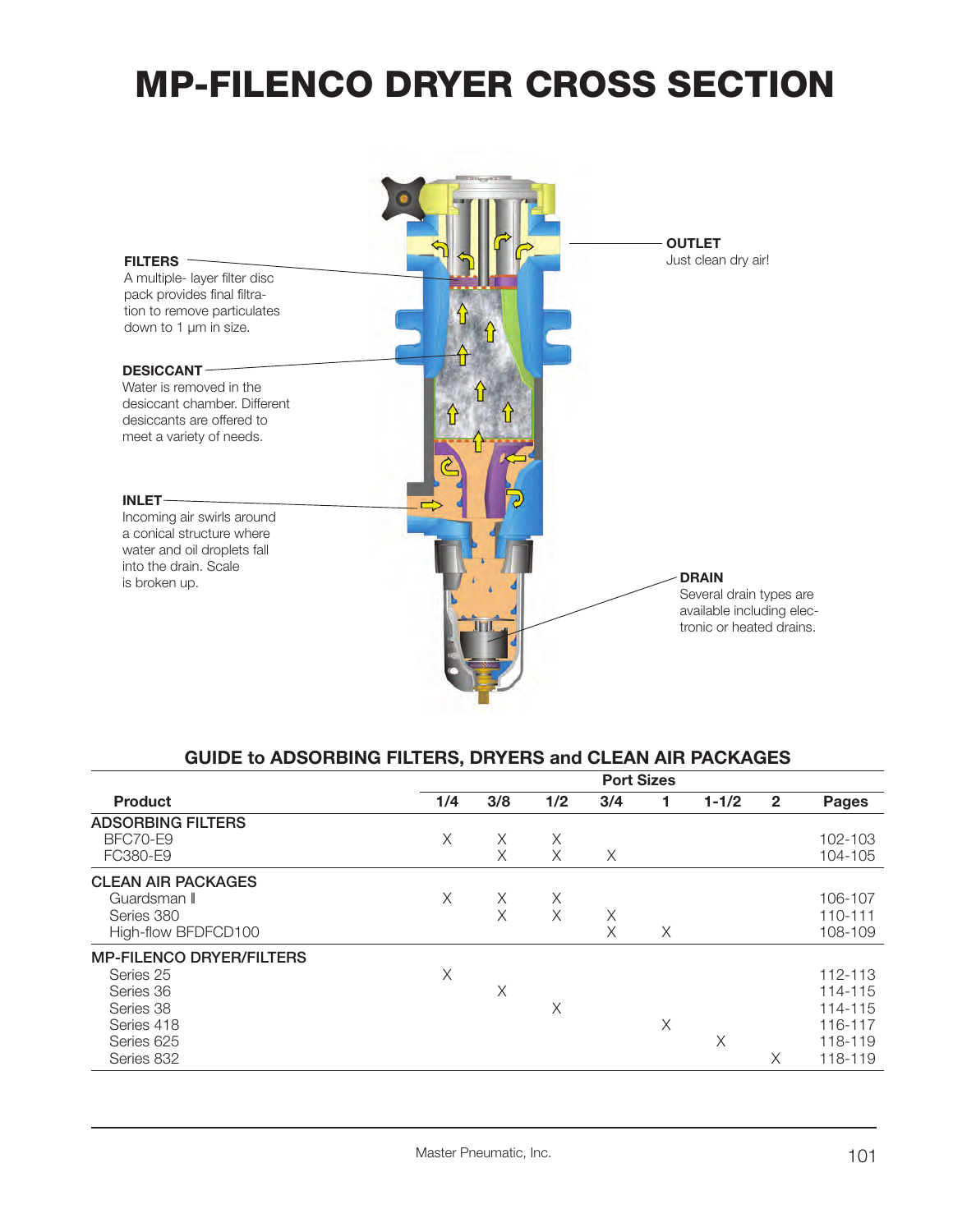### **MP-FILENCO** Dryer/Filters **Series 25**

### **Port Size: 1/4**

**Model Shown:** CD25-2D3M



Many compressed air systems require point-of-use cleaning and drying of the air to supplement a central system. MP-Filenco dryer/filter units perform superbly because of their triple-action cleaning process and their ability to reduce the pressure dew point. See the sketch on page 95 for a cross-section view of a typical dryer/filter.

The filtering and drying functions result in super clean, super dry air. Several drain options and choices of desiccants are available to suit various operating needs.

### **DESICCANTS**

The desiccants in **MP-Filenco** dryer/filters have the ability to drop the pressure dew point thereby preventing the recurrence of water in the air system. They also adsorb sulfur compounds that form abrasive, gummy varnish or shellac. Three different dessicants are available.

**CLAY DESICCANT (CD) —** This is a general purpose desiccant which produces initial dew point depressions of 20 to 25 degrees Fahrenheit. It is effective for removing both water and oil, and requires no air preparation. Life expectancy is up to three months, depending on humidity, flow rate, and frequency of use.

**CLAY DESICCANT WITH ACTIVATED CARBON (CDC) —** This desiccant provides a higher degree of air purification than the plain clay desiccant. A layer of activated carbon produces slightly lower initial dew points, and also provides better removal of noxious gases and oil aerosols.

**MOLECULAR SIEVE DESICCANT (MS) —** Highly porous alumina-silicate complexes in this desiccant produce exceptionally low pressure dew points, as much as 80 Fahrenheit degrees initially. A dryer/filter with this desiccant must be preceded by a coalescing filter. The presence of oil in the air will contaminate the molecular sieve material and greatly reduce its efficiency. The coalescing pre-filter, of course, should be preceded by a general purpose filter.

### **SPECIFICATIONS**

**Ambient/Media Temperature:** 

40° to 125°F (4° to 52°C).

**Drain:** Automatic drain; optional manual or electronic drains.

**Dessicant:** Choice of three.

**Flow Rate:** 7 scfm (3.3 l/s).

**Fluid Media:** Compressed air.

**Inlet Pressure:** 150 psig (10 bar) maximum. Consult Master Pneumatic for higher pressure ratings.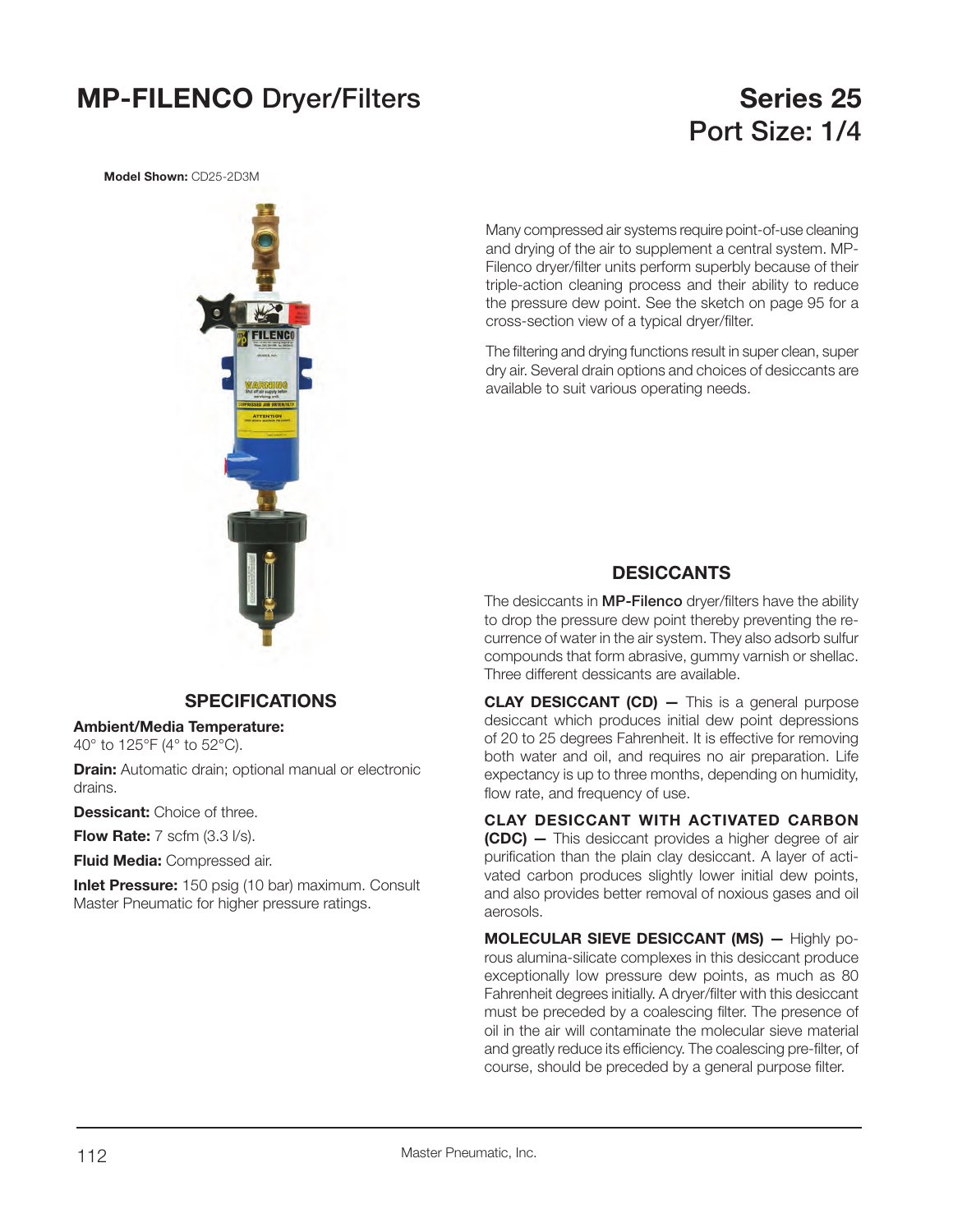|               |                      |                                           |       | A with Drain |       |      |       |
|---------------|----------------------|-------------------------------------------|-------|--------------|-------|------|-------|
| <b>Series</b> | A<br><b>No Drain</b> | D1, D2<br>D <sub>3</sub> , D <sub>4</sub> | D6    | D7           | D8    | в    | Depth |
|               | 7.0                  | 12.3                                      | 10.5  | 11.6         | 9.5   | 2.6  | 3.5   |
| 25            | (178)                | (311)                                     | (267) | (295)        | (241) | (67) | (89)  |

### BA3.0 (76) WARNING**FILENCO** WARNING

### **FLOW CHART**



### **REPLACEMENT DESICCANT ELEMENT KITS**

| <b>Description</b>                                                                 | Quantity<br>(per case) | <b>Kit Number</b> |
|------------------------------------------------------------------------------------|------------------------|-------------------|
| <b>Clay Desiccant Elements</b>                                                     |                        |                   |
| Clay with Activated Carbon                                                         |                        |                   |
| Molecular Sieve Elements                                                           |                        |                   |
| المعرم برماماها والمطلب والبرمة وباسمو والمسامعا وبالمشاطئ المعووم ومواجعا وملوانا |                        |                   |

Note: Replacement kits include parts for both the older and current designs of filter discs.

### **ORDERING INFORMATION**

Change the letters in the sample model number below to specify the dryer/filter you want.

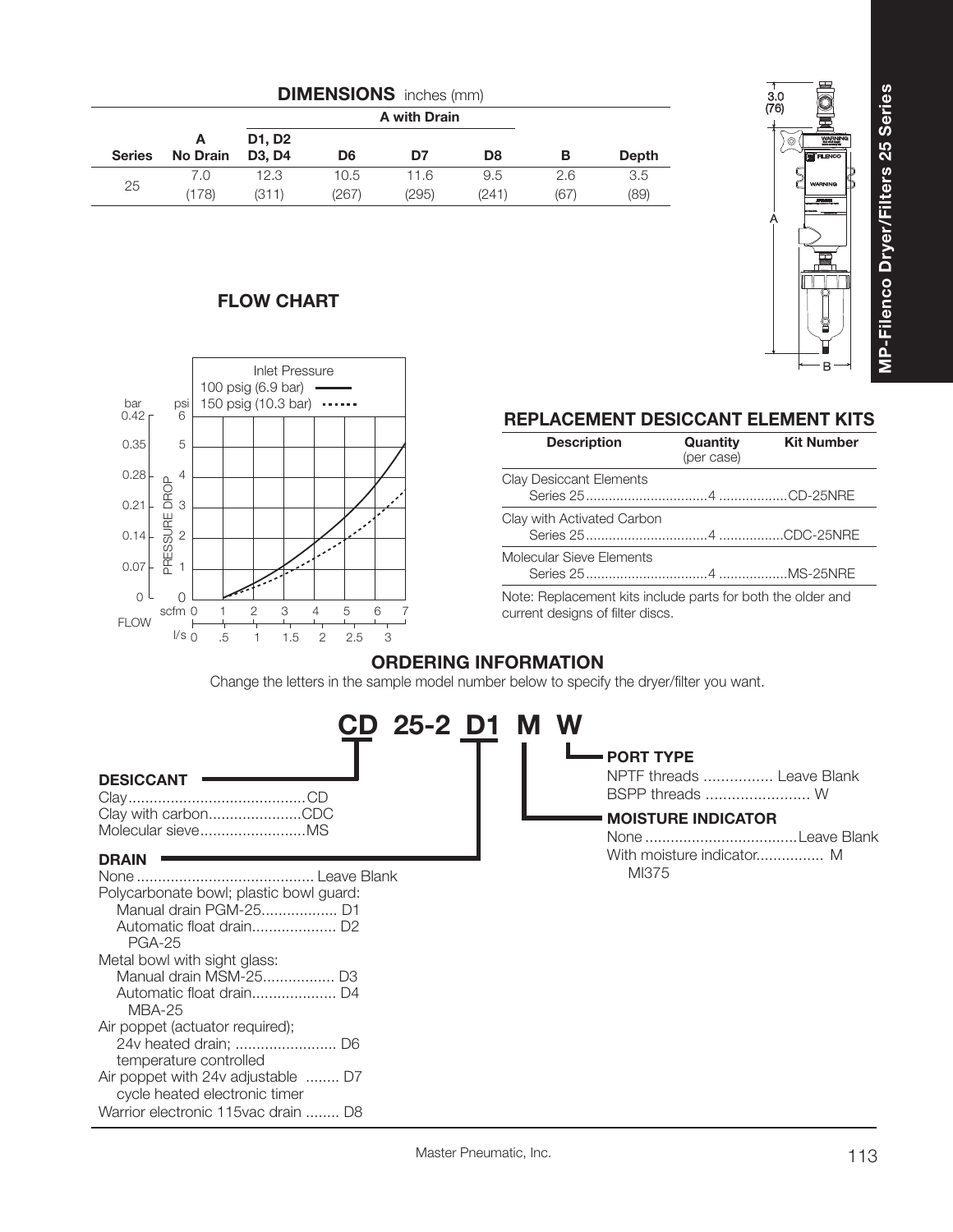### **MP-FILENCO Dryer/Filters Series 36 and 38**

# **FILENCO** FILENCO **Model Shown:** CD36-3D1M**Model Shown:** CD38-3D1M

### **SPECIFICATIONS**

### **Ambient/Media Temperature:**

40° to 125°F (4° to 52°C).

**Drain:** Automatic drain; optional manual or electronic drains.

**Dessicant**: Choice of three.

**Fluid Media:** Compressed air.

**Inlet Pressure:** 150 psig (10 bar) maximum. Consult Master Pneumatic for higher pressure ratings.

**Mounting:** Flanges and front ports for flush mounting.

### **Port Sizes: 3/8 and 1/2**

Many compressed air systems require point-of-use cleaning and drying of the air to supplement a central system. MP-Filenco dryer/filter units perform superbly because of their triple-action cleaning process and their ability to reduce the pressure dew point. See the sketch on page 95 for a cross-section view of a typical dryer/filter.

The filtering and drying functions result in super clean, super dry air. Several drain options and choices of desiccants are available to suit various operating needs. Units have flanges and front ports for flush mounting.

### **DESICCANTS**

The desiccants in MP-Filenco dryer/filters have the ability to drop the pressure dew point thereby preventing the recurrence of water in the air system. They also adsorb sulfur compounds that form abrasive, gummy varnish or shellac. Three different desiccants are available.

**CLAY DESICCANT (CD) –** This is a general purpose desiccant which produces initial dew point depressions of 20 to 25 degrees Fahrenheit. It is effective for removing both water and oil, and requires no air preparation. Life expectancy is up to three months, depending on humidity, flow rate, and frequency of use.

**CLAY DESICCANT WITH ACTIVATED CARBON (CDC) —** This desiccant provides a higher degree of air purification than the plain clay desiccant. A layer of activated carbon produces slightly lower initial dew points, and also provides better removal of noxious gases and oil aerosols.

**MOLECULAR SIEVE DESICCANT (MS) —** Highly porous alumina-silicate complexes in this desiccant produce exceptionally low pressure dew points, as much as 80 Fahrenheit degrees initially. A dryer/filter with this desiccant must be preceded by a coalescing filter. The presence of oil in the air will contaminate the molecular sieve material and greatly reduce its efficiency. The coalescing pre-filter, of course, should be preceded by a general purpose filter.

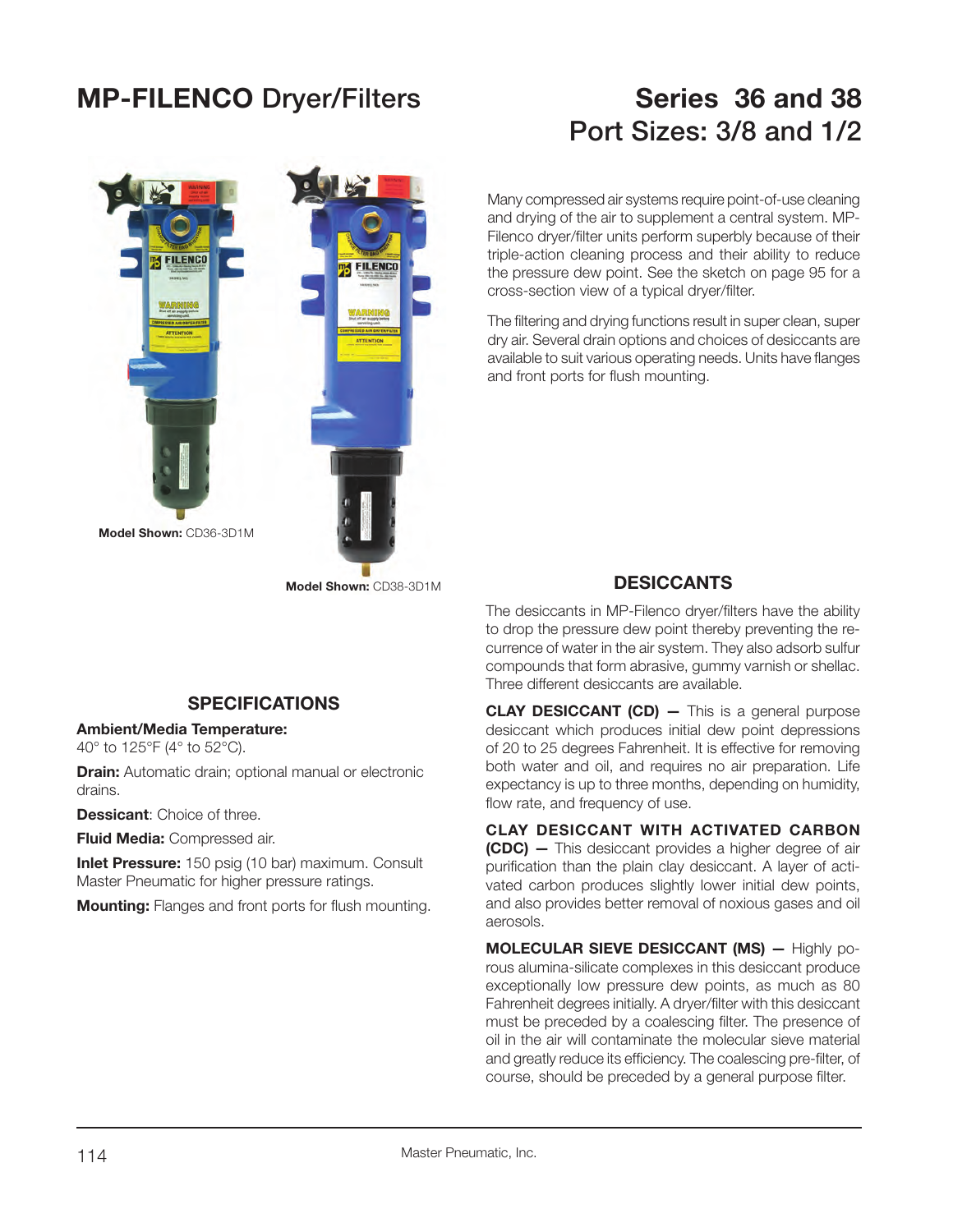

 $6 8 10$ 

Inlet Pressure

 $2 \t 3 \t 4 \t 5.5$ 

**Series 36**

100 psig (6.9 bar) 150 psig (10.3 bar)

**Series 38**

0 4 8 12 16 20 24

 $2\qquad 4\qquad 6\qquad 8\qquad 10\qquad 12$ 

l/s 0

ps<br>6

5

l/s 0

o l 0.07 0.14 0.21 0.28

FLOW

PRESSURE DROP

 $\overline{0}$ 0.070.14  $0.2^{\circ}$ 0.28

FLOW

bar 0.42

0.35

bar 0.42

 $0.35$ 

PRESSURE DROP

PRESSURE DROP

psi 6

5

 $12$ 

6

 $\sim$  . . . .

24

28 32 14

14 16 78 18



### **REPLACEMENT DESICCANT ELEMENT KITS**

Note: Replacement kits include parts for both the older and current designs of filter discs.

### **ORDERING INFORMATION**

Change the letters in the sample model number below to specify the dryer/filter you want.

| <b>DESICCANT</b>                                                    | D 36-3 D1 | <b>MW</b><br><b>PORT TYPE</b><br>NPTF threads  Leave Blank<br>BSPP threads  W                                                                                                                 |
|---------------------------------------------------------------------|-----------|-----------------------------------------------------------------------------------------------------------------------------------------------------------------------------------------------|
|                                                                     |           | <b>MOISTURE INDICATOR</b><br>With moisture indicatorM                                                                                                                                         |
| <b>SIZE</b><br>3/8 NPTF - 18 scfm  36-3<br>1/2 NPTF - 30 scfm  38-4 |           | (MI375)<br><b>DRAIN</b><br>Polycarbonate bowl; plastic bowl guard:<br><b>PGA</b><br>Metal bowl with sight glass:                                                                              |
|                                                                     |           | <b>MBA</b><br>Air poppet (actuator required);<br>24v heated drain; temperature<br>Air poppet with 24v adjustable  D7<br>cycle heated electronic timer<br>Warrior electronic 115 vac drain  D8 |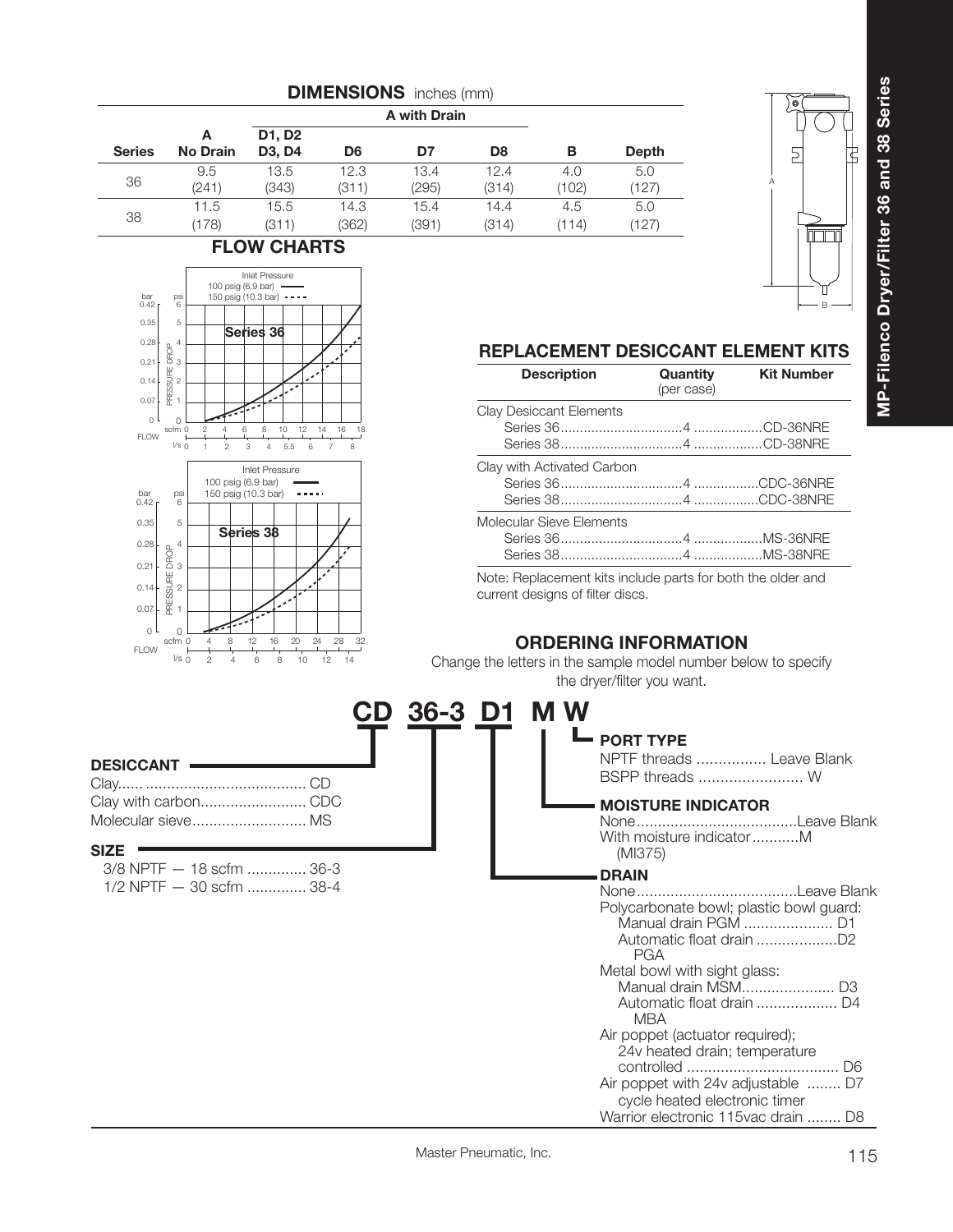### **MP-FILENCO Dryer/Filters Series 418**

# **Port Size: 1**



Many compressed air systems require point-of-use cleaning and drying of the air to supplement a central system. MP-Filenco dryer/filter units perform superbly because of their triple-action cleaning process and their ability to reduce the pressure dew point. See the sketch on page 95 for a cross-section view of a typical dryer/filter.

The filtering and drying functions result in super clean, super dry air. Several drain options and choices of desiccants are available to suit various operating needs. Units have flanges and front ports for flush mounting.

### **DESICCANTS**

The desiccants in **MP-Filenco** dryer/filters have the ability to drop the pressure dew point thereby preventing the recurrence of water in the air system. They also adsorb sulfur compounds that form abrasive, gummy varnish or shellac. Three different desiccants are available.

**CLAY DESICCANT (CD) –** This is a general purpose desiccant which produces initial dew point depressions of 20 to 25 degrees Fahrenheit. It is effective for removing both water and oil, and requires no air preparation. Life expectancy is up to three months, depending on humidity, flow rate, and frequency of use.

**CLAY DESICCANT WITH ACTIVATED CARBON (CDC) —** This desiccant provides a higher degree of air purification than the plain clay desiccant. A layer of activated carbon produces slightly lower initial dew points, and also provides better removal of noxious gases and oil aerosols.

**MOLECULAR SIEVE DESICCANT (MS)** — Highly porous alumina-silicate complexes in this desiccant produce exceptionally low pressure dew points, as much as 80 Fahrenheit degrees initially. A dryer/filter with this desiccant must be preceded by a coalescing filter. The presence of oil in the air will contaminate the molecular sieve material and greatly reduce its efficiency. The coalescing pre-filter, of course, should be preceded by a general purpose filter.

### **SPECIFICATIONS**

#### **Ambient/Media Temperature:**

40° to 125°F (4° to 52°C).

**Drain:** Automatic drain; optional manual or electronic drains.

**Dessicant**: Choice of three.

**Flow Rate:** 70 scfm.

**Fluid Media:** Compressed air.

**Inlet Pressure:** 150 psig (10 bar) maximum. Consult Master Pneumatic for higher pressure ratings.

**Mounting:** Flanges and front ports for flush mounting.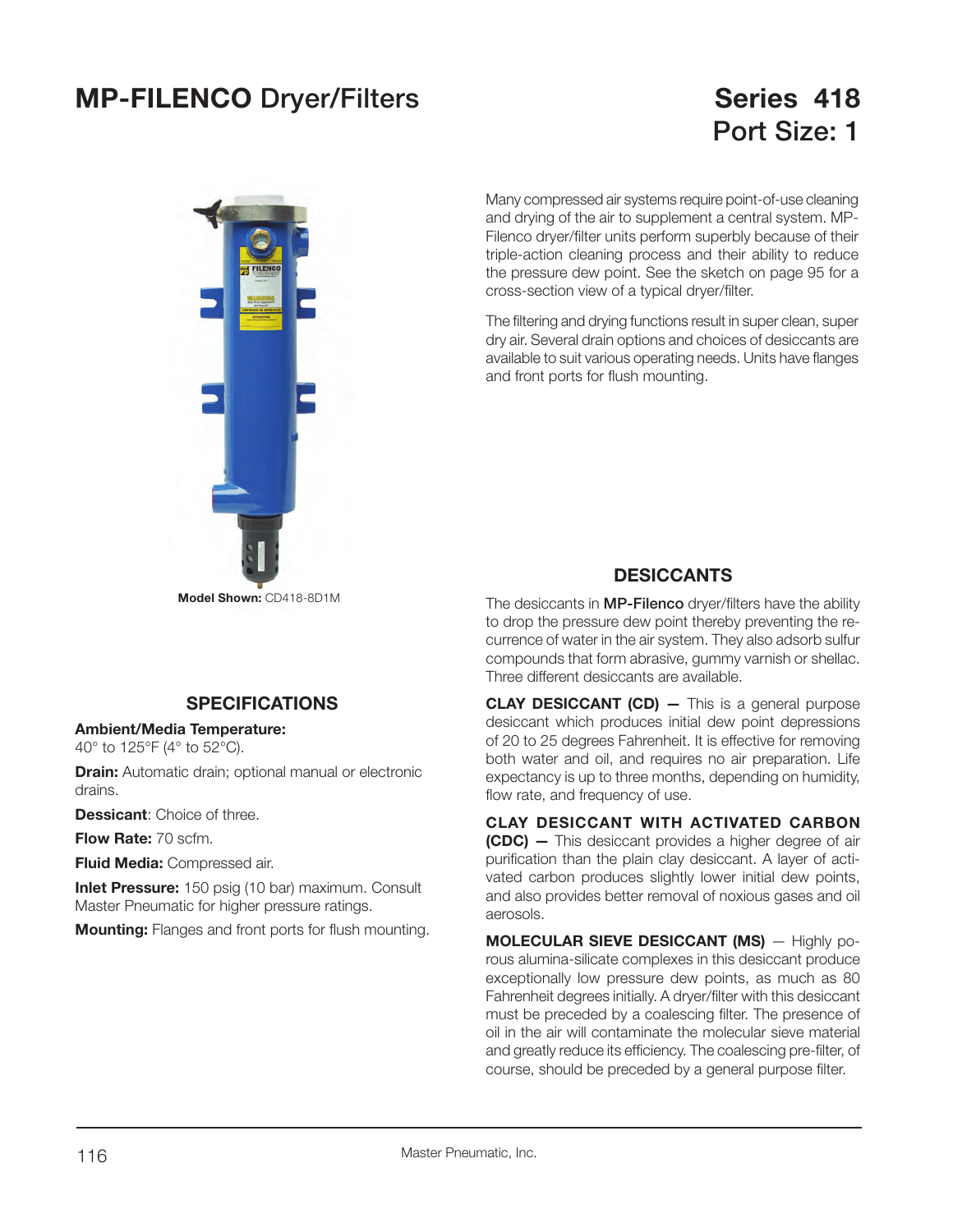

|               |                 |                                 |                | A with Drain |       |       |              |
|---------------|-----------------|---------------------------------|----------------|--------------|-------|-------|--------------|
|               | A               | D1, D2                          |                |              |       |       |              |
| <b>Series</b> | <b>No Drain</b> | D <sub>3</sub> . D <sub>4</sub> | D <sub>6</sub> | D7           | D8    | в     | <b>Depth</b> |
| 418           | 20              | 24                              | 22.8           | 23.9         | 22.9  | 6.0   | 6.5          |
|               | (508)           | (610)                           | (578)          | (606)        | (581) | (152) | (165)        |

### **FLOW CHARTS**



| <b>REPLACEMENT DESICCANT ELEMENT KITS</b> |                        |                   |
|-------------------------------------------|------------------------|-------------------|
| <b>Description</b>                        | Quantity<br>(per case) | <b>Kit Number</b> |
| Clay Desiccant Elements                   |                        |                   |

| Clay with Activated Carbon                                  |  |
|-------------------------------------------------------------|--|
|                                                             |  |
| Molecular Sieve Elements                                    |  |
|                                                             |  |
| Note: Deplecement lite include porto for both the elder and |  |

Note: Replacement kits include parts for both the older and current designs of filter discs.

### **ORDERING INFORMATION**

Change the letters in the sample model number below to specify the dryer/filter you want.

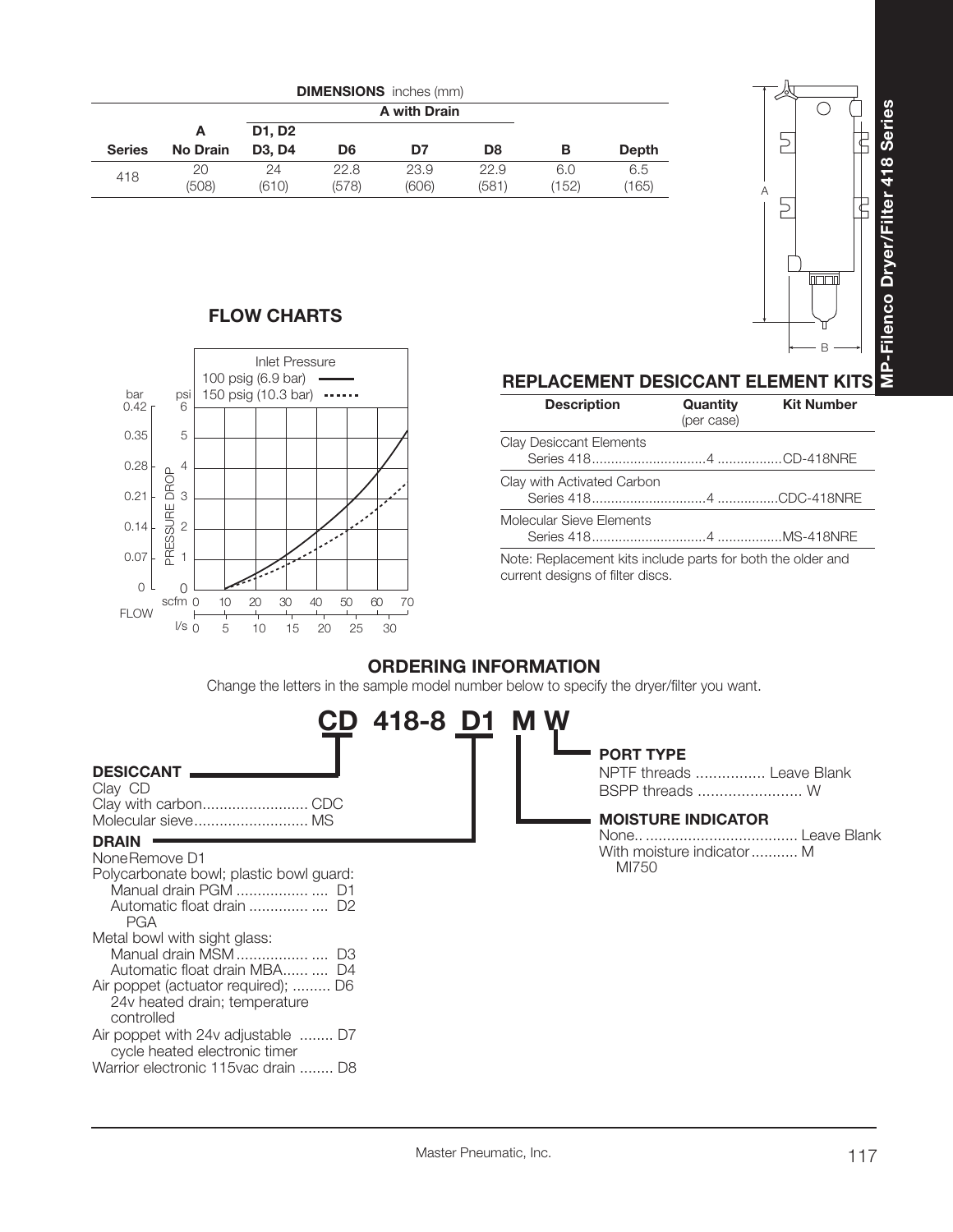### **MP-FILENCO Dryer/Filters Series 625 and 832**

# **Port Sizes: 1-1/2 and 2**



**Model Shown:** CD832-16D1M

### **SPECIFICATIONS**

#### **Ambient/Media Temperature:**

40° to 125°F (4° to 52°C).

#### **Drain:**

Automatic drain; optional manual or electronic drains.

**Dessicant:** Choice of three.

**Fluid Media:** Compressed air.

**Inlet Pressure:** 150 psig (10 bar) maximum. Consult Master Pneumatic for higher pressure ratings.

**Mounting:** Flanges and front ports for flush mounting.

Many compressed air systems require point-of-use cleaning and drying of the air to supplement a central system. MP-Filenco dryer/filter units perform superbly because of their triple-action cleaning process and their ability to reduce the pressure dew point. See the sketch on page 95 for a cross-section view of a typical dryer/filter.

The filtering and drying functions result in super clean, super dry air. Several drain options and choices of desiccants are available to suit various operating needs. Units have flanges and front ports for flush mounting.

### **DESICCANTS**

The desiccants in MP-Filenco dryer/filters have the ability to drop the pressure dew point thereby preventing the recurrence of water in the air system. They also adsorb sulfur compounds that form abrasive, gummy varnish or shellac. Three different desiccants are available.

**CLAY DESICCANT (CD) –** This is a general purpose desiccant which produces initial dew point depressions of 20 to 25 degrees Fahrenheit. It is effective for removing both water and oil, and requires no air preparation. Life expectancy is up to three months, depending on humidity, flow rate, and frequency of use.

**CLAY DESICCANT WITH ACTIVATED CARBON (CDC) —** This desiccant provides a higher degree of air purification than the plain clay desiccant. A layer of activated carbon produces slightly lower initial dew points, and also provides better removal of noxious gases and oil aerosols.

**MOLECULAR SIEVE DESICCANT (MS) —** Highly porous alumina-silicate complexes in this desiccant produce exceptionally low pressure dew points, as much as 80 Fahrenheit degrees initially. A dryer/filter with this desiccant must be preceded by a coalescing filter. The presence of oil in the air will contaminate the molecular sieve material and greatly reduce its efficiency. The coalescing pre-filter, of course, should be preceded by a general purpose filter.